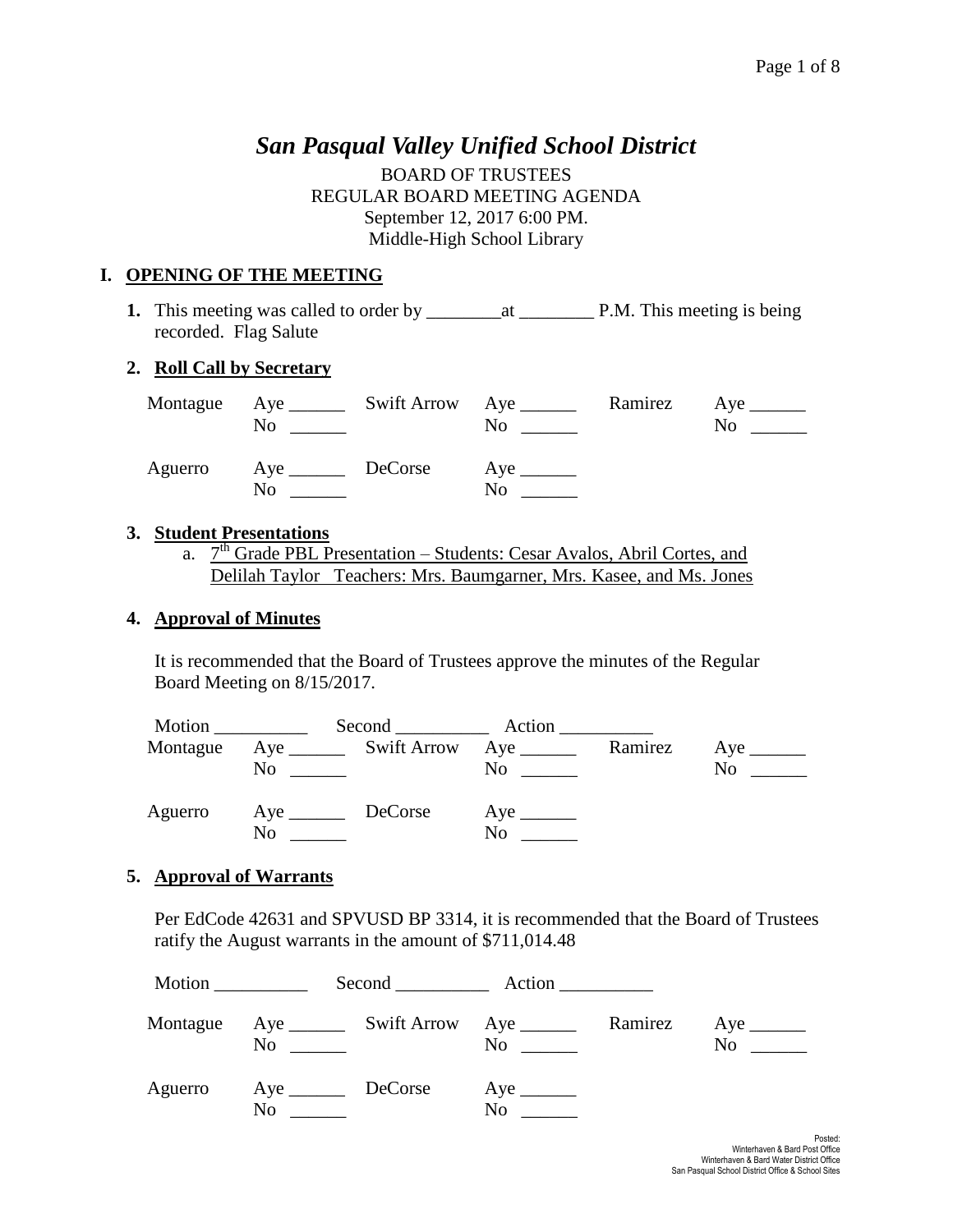#### **6. Public Comments**

Are there any public comments speakers who require translation?

\*Persons who have complaints against Board members or District staff are encouraged to seek resolution to those complaints by using the San Pasqual Valley Unified School District written complaint procedures before orally addressing them at a meeting. The Board will not respond to such complaints until the applicable complaint procedure (BP/AR 1312.1) has been followed and has reached the Board level. Where a complaint concerns a District employee identifiable by name, position, or other facts, the Board cannot respond until proper written notice has been given to the employee pursuant to Government Code Section 54957.

Comments shall be limited to three minutes per person (six minutes if translation is required) and twenty minutes (forty minutes if translation is required) for all comments, per topic, unless the board president, subject to the approval of the Governing Board, sets different time limits

- **a.** Hear members of the public on items not appearing on agenda that are within the jurisdiction of the District.
- **b.** Hear public on items appearing on the agenda.
- **c.** Hear parents of Indian children on equal participation in education programs provided by the District. (Indian Policy and Procedures).

## **PUBLIC HEARING: INSTRUCTIONAL MATERIALS FOR THE 2017-2018 SCHOOL YEAR, and adopt resolution, annual requirement (Roll Call)**

Under *EC* Section 60119, the governing board of every local educational agency (LEA) that receives state instructional materials funds must hold an annual public hearing. At the public hearing the governing board must make a determination as to whether each pupil in each school has sufficient textbooks or instructional materials, or both, that are aligned to the content standards and are consistent with the content and cycles of the curriculum framework adopted by the State Board of Education in reading/language arts, mathematics, science, and history-social science.

Motion \_\_\_\_\_\_\_\_\_\_\_\_\_\_\_ Second \_\_\_\_\_\_\_\_\_\_\_\_\_ Action \_\_\_\_\_\_\_\_\_\_\_\_\_ Montague Aye \_\_\_\_\_\_\_ Swift Arrow Aye \_\_\_\_\_\_\_ Ramirez Aye \_\_\_\_\_\_ No \_\_\_\_\_\_ No \_\_\_\_\_ No \_\_\_\_ No \_\_\_\_\_ Aguerro Aye DeCorse Aye \_\_\_\_\_\_\_ No \_\_\_\_\_\_\_ No \_\_\_\_\_

Motion to Open Public Hearing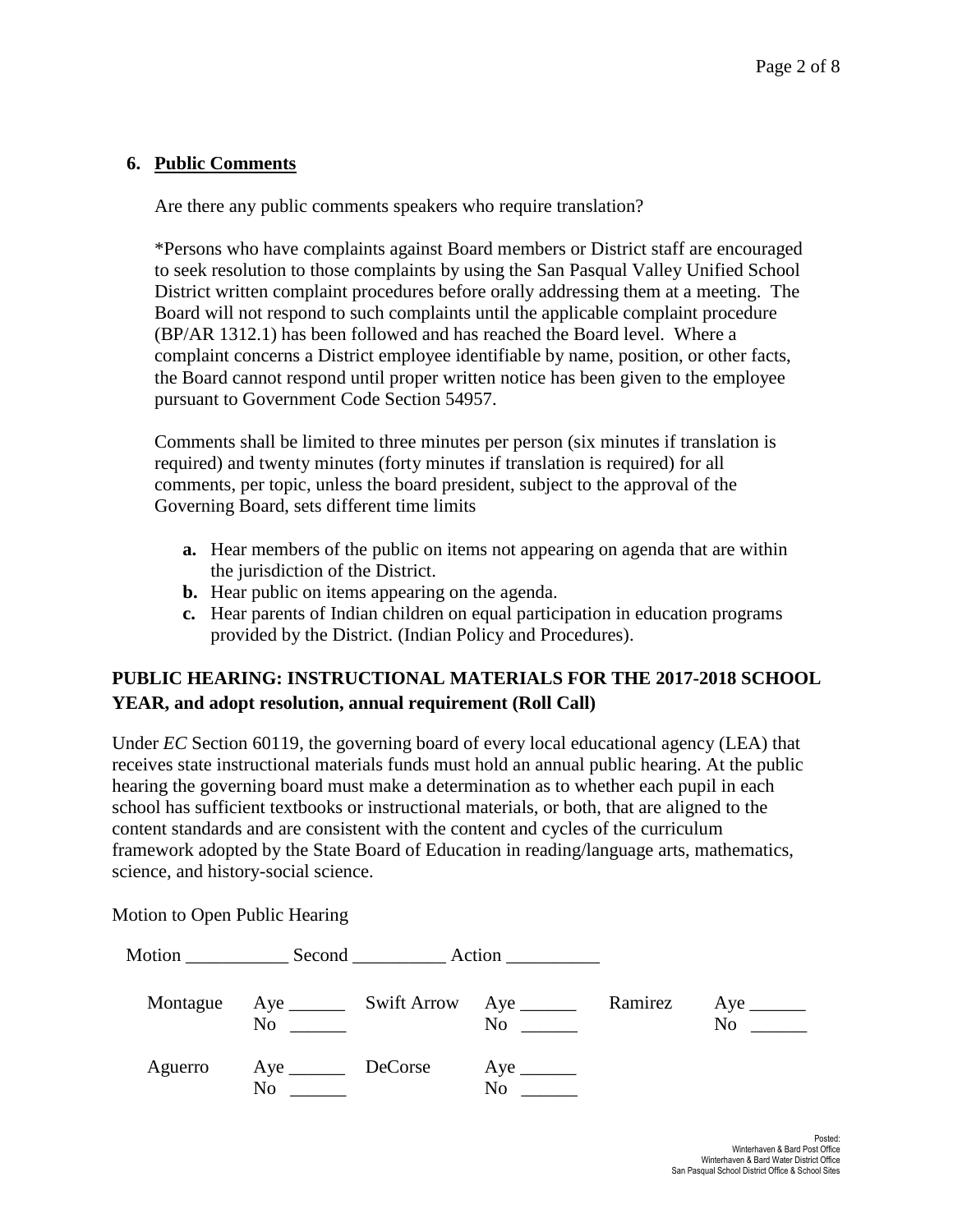#### Page 3 of 8

|                      | <b>Public Comments:</b>                                                         |           |                                      |
|----------------------|---------------------------------------------------------------------------------|-----------|--------------------------------------|
|                      | Motion to declare the Public Hearing closed                                     |           |                                      |
|                      |                                                                                 |           |                                      |
| Montague             | Aye __________ Swift Arrow Aye _____________ Ramirez Aye _________<br>$No \ \_$ | $No \ \_$ | $No \ \_$                            |
|                      | Aguerro Aye DeCorse Aye<br>$No \ \_$                                            | $No \ \_$ |                                      |
|                      |                                                                                 |           |                                      |
|                      |                                                                                 |           |                                      |
|                      | Motion to Adopt Resolution Regarding Sufficiency of Instructional               |           |                                      |
|                      |                                                                                 |           |                                      |
|                      | Montague Aye _________ Swift Arrow Aye __________ Ramirez<br>$No \ \_$          | $No \ \_$ | $Aye$ <sub>________</sub><br>$No \_$ |
|                      | Aguerro Aye DeCorse Aye<br>No $\qquad$                                          | $No \ \_$ |                                      |
| <b>PRESENTATIONS</b> |                                                                                 |           |                                      |

- 3. Ratification Sports: 2017-2018 San Pasqual Valley High School Football Head and Assistant Coaches – Salvador Pineda, Mandel Sanchez and Willis Hawkins
- 4. Memorandum of Understanding STEM Professional Development and Kit Building Program
- 5. Agreement Between San Pasqual Valley Unified School District and the San Pasqual Teachers Association Regarding Elementary Common Collaboration for 2017-2018 School Year
- 6. Travel/Training: CA History Social Studies Framework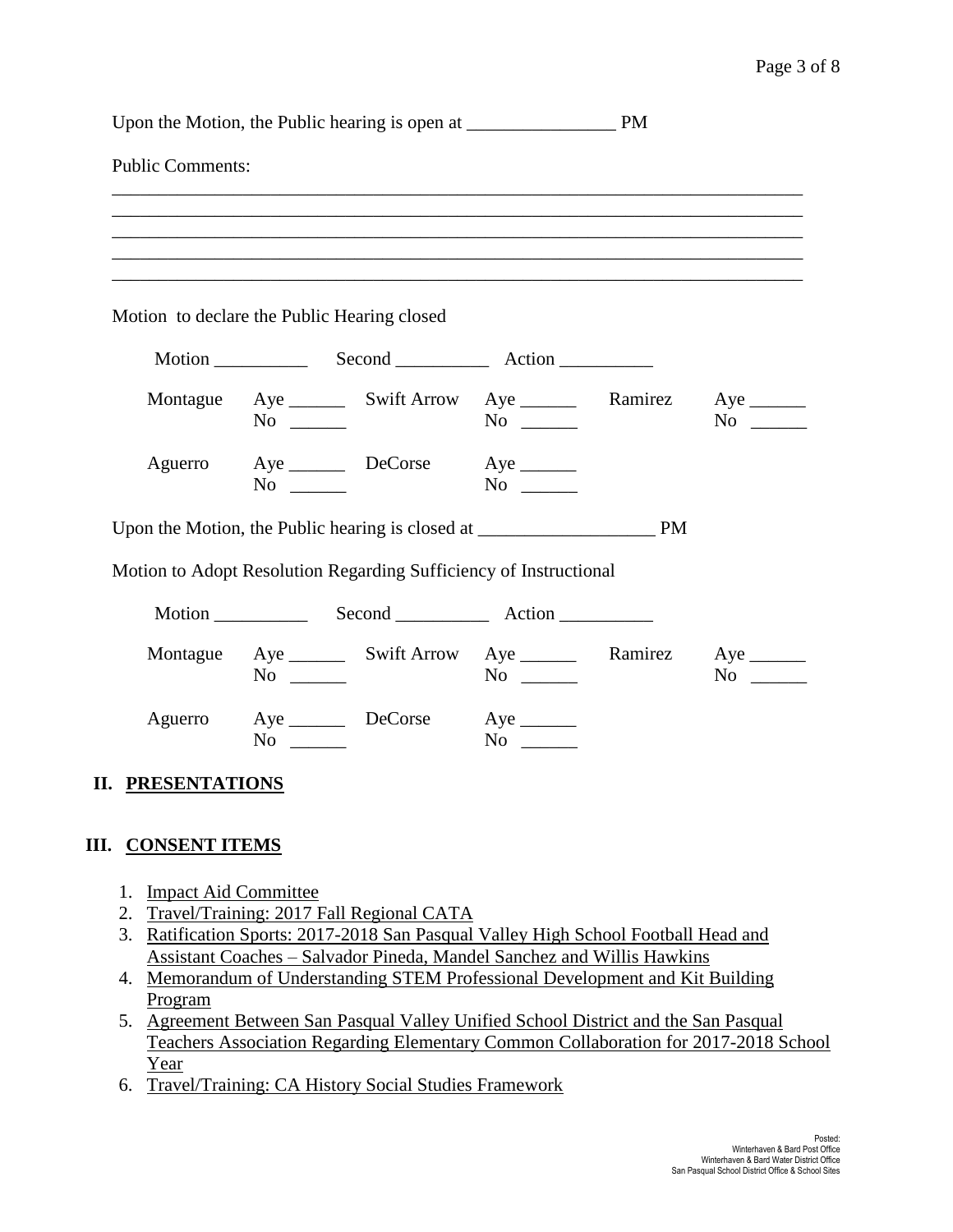- 7. Travel/Training: 2017 WASC chair training
- 8. Field Trip: San Luis Art Exhibit Opening
- 9. Travel/Training: California Council for the Social Studies
- 10. Memorandum of Understanding Between San Pasqual Unified School District and San Pasqual Teachers Association Regarding ASES
- 11. Field Trip: San Pasqual Valley HS ASB Attending the Yuma County Get Together
- 12. Sports: Middle School Flag Football
- 13. Sports: Middle School Softball Coach
- 14. Ratification Travel/Training: San Pasqual Valley High School AD attending Western Region league meetings. 8/28/17, 11/6/17, 1/29/18, 4/2/18, 5/14/18

| Montague | No<br>and the state of the state of | $\overline{N}$ $\overline{\phantom{a}}$ | Ramirez | No |  |
|----------|-------------------------------------|-----------------------------------------|---------|----|--|
| Aguerro  | Aye <u>DeCorse</u><br>No            | No                                      |         |    |  |

## **IV. MONTHLY REPORTS**

- 1. San Pasqual Teachers Association (SPTA) Ms. Gina Hanna-Wilson
- 2. California School Employees Association (CSEA) Mr. Ramon Haro
- 3. Associated Student Body (ASB) Representative
- 4. Special Education Dr. Thien Hoang a. IEP Training
- 5. Elementary School Mr. Ruben Gonzalez
- 6. Middle School Ms. Mary Kay Monson
- 7. High School/Alternative Education Mr. Darrell Pechtl
- 8. Business Services Ms. Kish Curtis
- 9. Maintenance/Operations/Transportation Mr. Edward Benedict
- 10. Superintendent Rauna Fox
	- a. LCAP update
- 11. School Board

## **V. UNFINISHED BUSINESS**

## **VI. INFORMATION ITEMS**

- 1. Donations
- 2. In County Trainings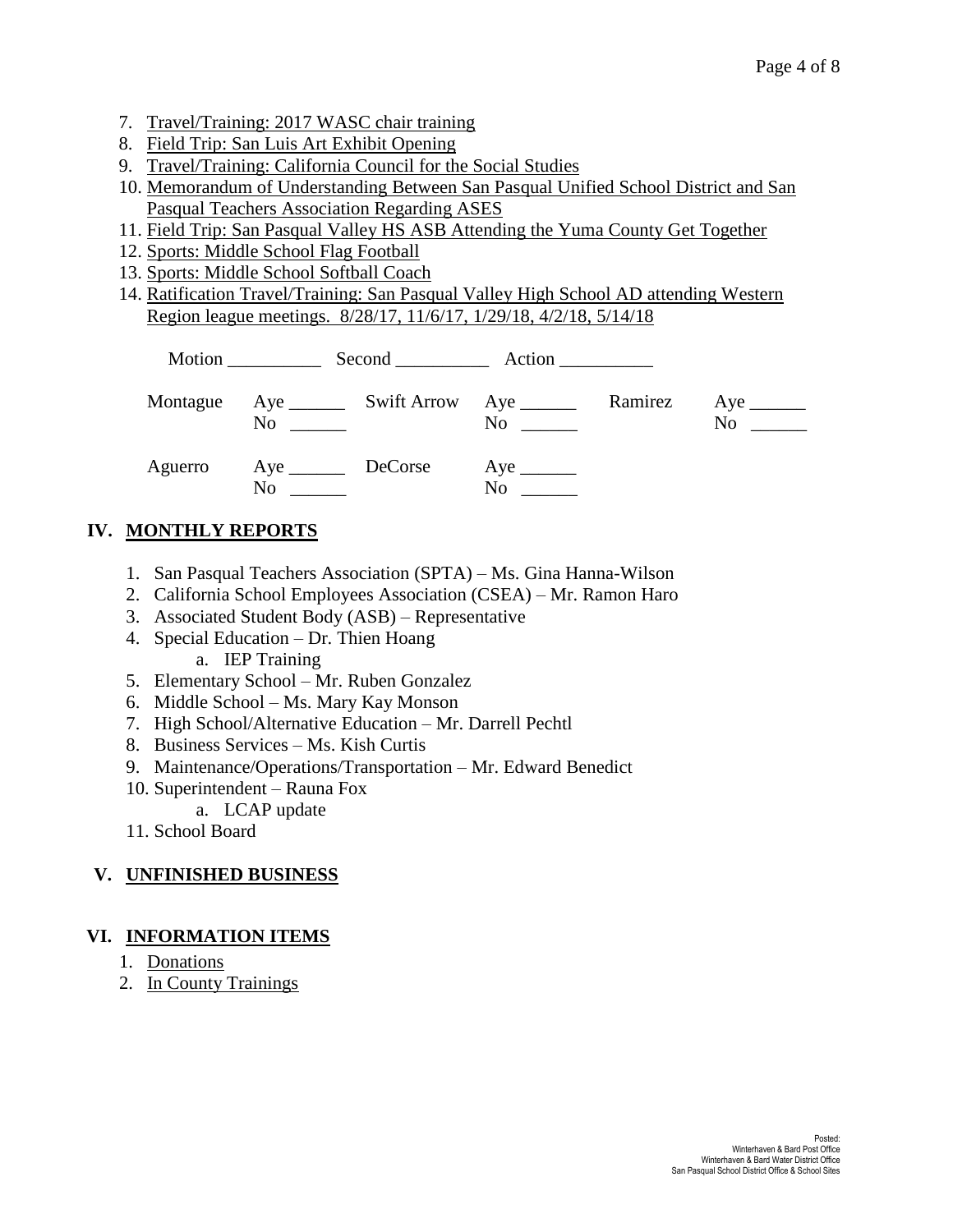# **VII. NEW BUSINESS**

| 1. Agricultural Career Technical Education Incentive Grant |           |                                                                                     |             |  |                                                                                         |  |
|------------------------------------------------------------|-----------|-------------------------------------------------------------------------------------|-------------|--|-----------------------------------------------------------------------------------------|--|
|                                                            |           | Motion Second Action                                                                |             |  |                                                                                         |  |
|                                                            | $No \_$   | Swift Arrow Aye _________ Montague Aye _________ De Corse Aye _______               |             |  | $No \_$                                                                                 |  |
| Ramirez Aye                                                | $No \ \_$ |                                                                                     |             |  |                                                                                         |  |
|                                                            |           |                                                                                     |             |  | 2. Unaudited Actuals for Year ending 06.30.16 and Budget Revision 2017-2018 School Year |  |
|                                                            |           |                                                                                     |             |  |                                                                                         |  |
|                                                            | $No \_$   | Montague Aye ________ Swift Arrow Aye _________ Ramirez Aye _______                 |             |  | $No \_$                                                                                 |  |
| Aguerro                                                    | $No \ \_$ | Aye DeCorse Aye ________                                                            |             |  |                                                                                         |  |
|                                                            |           | 3. GANN Limit Resolution, Annual Requirement                                        |             |  |                                                                                         |  |
|                                                            |           | Motion Second Action                                                                |             |  |                                                                                         |  |
|                                                            |           | Swift Arrow Aye _________ Montague Aye _________ De Corse Aye _______<br>$No \t No$ |             |  | $No \_$                                                                                 |  |
| Ramirez Aye                                                | $No \ \_$ |                                                                                     |             |  |                                                                                         |  |
|                                                            |           | 4. Field Trip: 2018 Arizona Renaissance Festival                                    |             |  |                                                                                         |  |
|                                                            |           |                                                                                     |             |  |                                                                                         |  |
|                                                            | $No \ \_$ | Montague Aye ________ Swift Arrow Aye ________ Ramirez Aye _______                  | $No \ \_$   |  | $No \ \_$                                                                               |  |
|                                                            |           | Aguerro Aye DeCorse Aye<br>$No \ \_$                                                | No $\qquad$ |  |                                                                                         |  |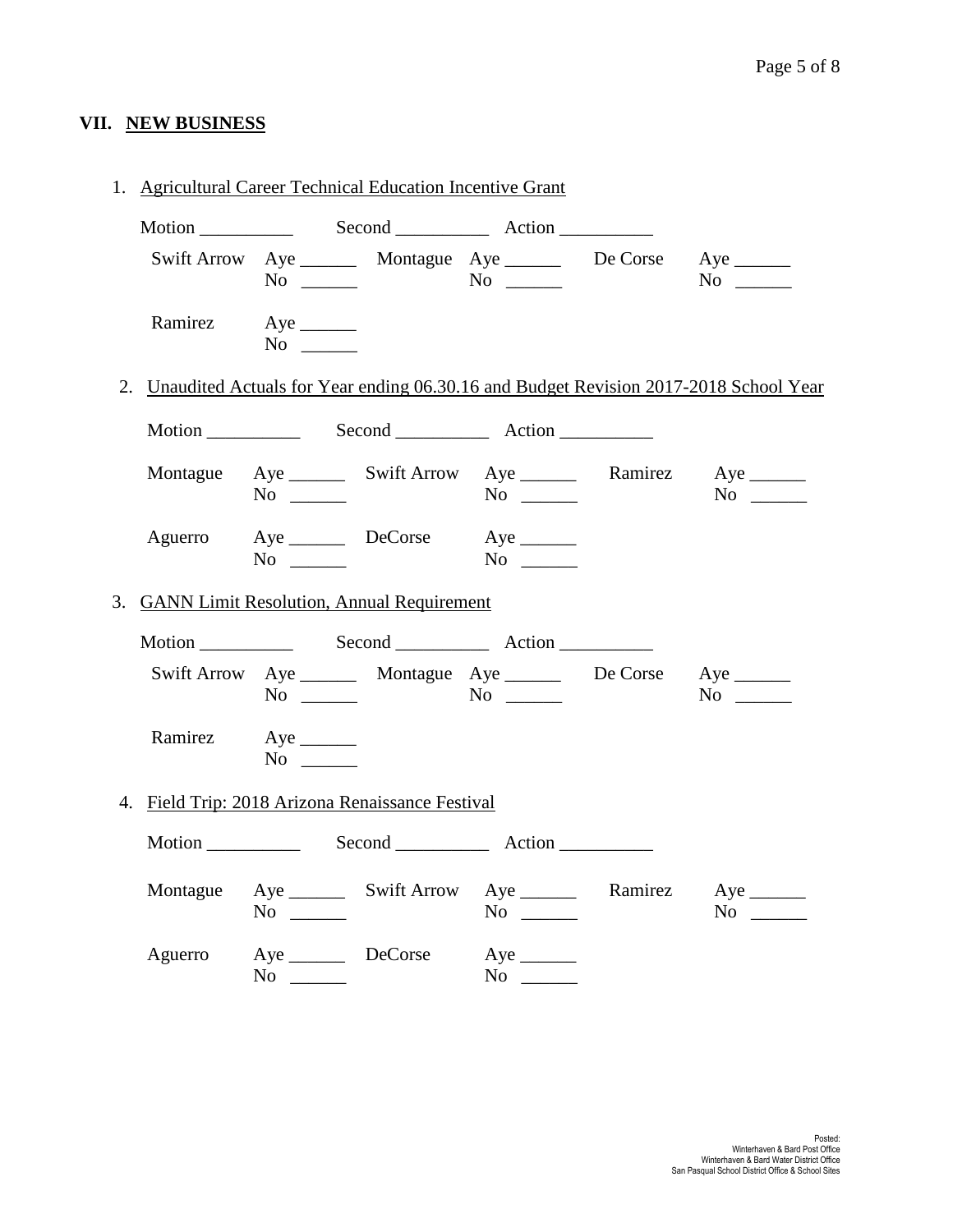|                      |                                                                         |                                            | 6. Board Member Compensation for Members Absent During September Board Meeting         |                                                                         |
|----------------------|-------------------------------------------------------------------------|--------------------------------------------|----------------------------------------------------------------------------------------|-------------------------------------------------------------------------|
|                      |                                                                         |                                            |                                                                                        |                                                                         |
|                      | $No \_$                                                                 |                                            | Montague Aye ________ Swift Arrow Aye ________ Ramirez Aye _______                     |                                                                         |
|                      | $No \_$                                                                 | Aguerro Aye DeCorse Aye ________           |                                                                                        |                                                                         |
| VIII. BOARD COMMENTS |                                                                         |                                            |                                                                                        |                                                                         |
|                      | IX. ITEMS FOR FUTURE AGENDA                                             |                                            |                                                                                        |                                                                         |
|                      |                                                                         |                                            |                                                                                        |                                                                         |
| 2. $\qquad \qquad$   |                                                                         |                                            | $\begin{array}{c} \n4. \quad \textcolor{blue}{\overbrace{\text{2.22}}}\n \end{array}$  |                                                                         |
| X. CLOSED SESSION    |                                                                         |                                            |                                                                                        | Time: _________P.M.                                                     |
|                      |                                                                         |                                            |                                                                                        |                                                                         |
|                      | $No \ \_$                                                               |                                            | Montague Aye ________ Swift Arrow Aye _________ Ramirez Aye ________                   |                                                                         |
|                      | $No \ \_$                                                               | Aguerro Aye DeCorse Aye                    |                                                                                        |                                                                         |
|                      | to Government Code 54957.6                                              |                                            |                                                                                        | 1. CONFERENCE WITH LABOR NEGOTIATOR (Superintendent and CBO) - Pursuant |
|                      |                                                                         |                                            | 2. PERSONNEL MATTERS - Pursuant to Government Code 54957                               |                                                                         |
|                      |                                                                         | a. Superintendent accept (2) FMLA requests |                                                                                        |                                                                         |
|                      |                                                                         |                                            | b. CSEA Appeal of Suspension – Employee ID 158771                                      |                                                                         |
|                      |                                                                         |                                            |                                                                                        |                                                                         |
|                      | $No \_$                                                                 |                                            | Montague Aye ________ Swift Arrow Aye ________ Ramirez Aye _______<br>$\overline{N_0}$ | $No \ \_$                                                               |
| Aguerro              | $Aye$ <sub>_______</sub><br>$\overline{N}$ o $\overline{\phantom{nnn}}$ | DeCorse                                    | $Aye$ <sub>______</sub><br>$No \t —$                                                   |                                                                         |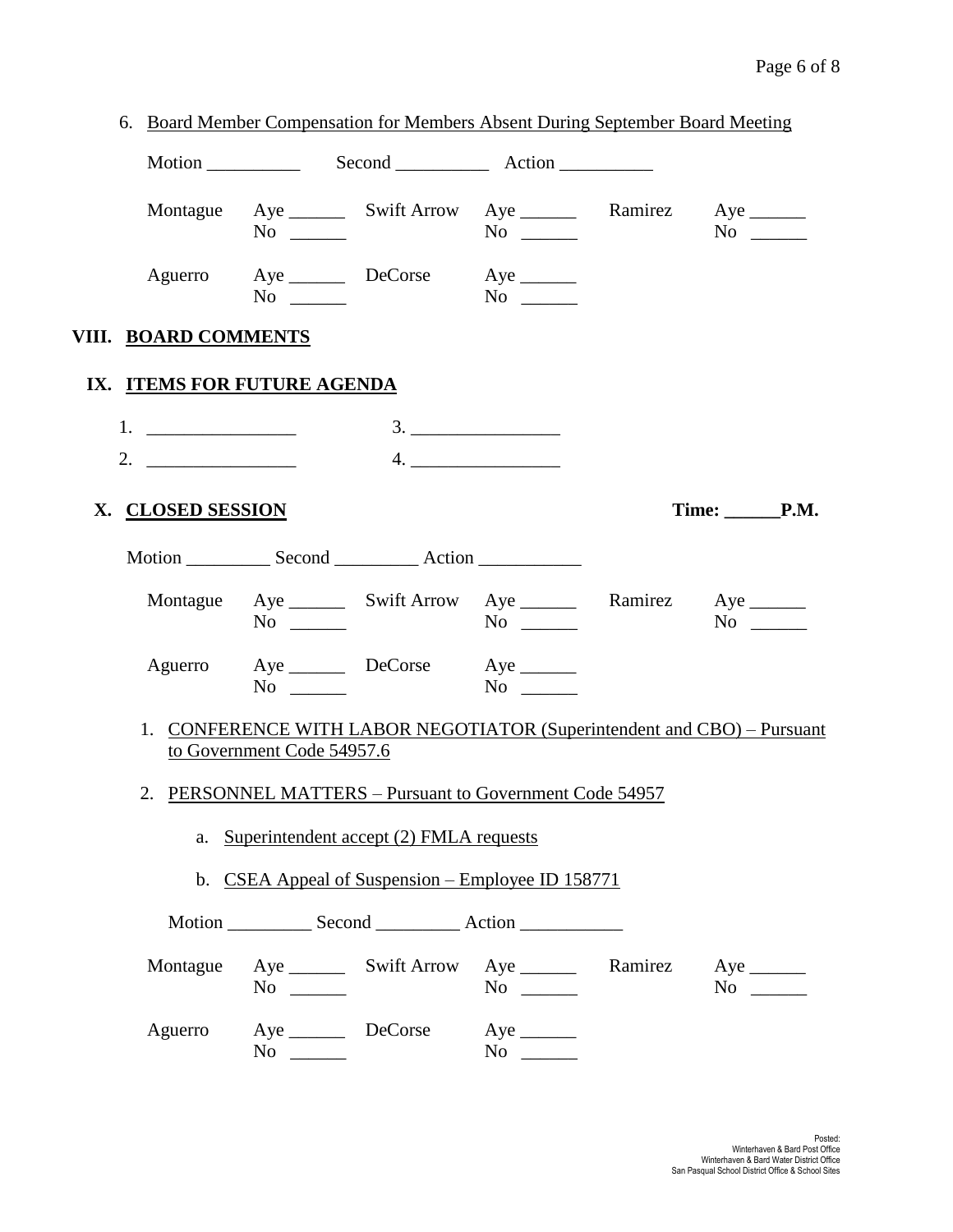|               |                     |                                            | c. CSEA Level III Grievance – Employee ID 158296                                                                |           |  |
|---------------|---------------------|--------------------------------------------|-----------------------------------------------------------------------------------------------------------------|-----------|--|
|               |                     |                                            |                                                                                                                 |           |  |
|               | $No \ \_$           |                                            | Montague Aye ________ Swift Arrow Aye ________ Ramirez Aye _______<br>$No \ \_$                                 | $No \_$   |  |
|               | $No \ \_$           | Aguerro Aye DeCorse Aye                    | $No \t —$                                                                                                       |           |  |
|               |                     | d. Part time Secretary to Special Programs |                                                                                                                 |           |  |
|               |                     |                                            |                                                                                                                 |           |  |
|               | $No \ \_$           |                                            | Montague Aye ________ Swift Arrow Aye _________ Ramirez Aye _______<br>$No \ \_$                                | $No \ \_$ |  |
|               | $No \_$             | Aguerro Aye DeCorse Aye                    | $No \_$                                                                                                         |           |  |
|               | e. Paraprofessional |                                            |                                                                                                                 |           |  |
|               |                     |                                            |                                                                                                                 |           |  |
|               | $No \ \_$           |                                            | Montague Aye ________ Swift Arrow Aye _________ Ramirez Aye _______<br>$No \ \_$                                | $No \ \_$ |  |
|               | $No \ \_$           | Aguerro Aye DeCorse Aye                    | $No \ \_$                                                                                                       |           |  |
|               |                     |                                            | 3. STUDENT MATTERS – Pursuant to Education Code 48918                                                           |           |  |
|               |                     |                                            | a. Involuntary Transfer to CDS Student ID: JS 911313<br>b. Review of Suspended Expulsion Student ID: NF 6000011 |           |  |
| XI. RECONVENE |                     |                                            |                                                                                                                 |           |  |
|               | $No \ \_$           |                                            | Montague Aye ________ Swift Arrow Aye ________ Ramirez Aye _______<br>$No \ \_$                                 | $No \_$   |  |
|               |                     |                                            | Aguerro Aye DeCorse Aye ________                                                                                |           |  |

No \_\_\_\_\_\_ No \_\_\_\_\_\_